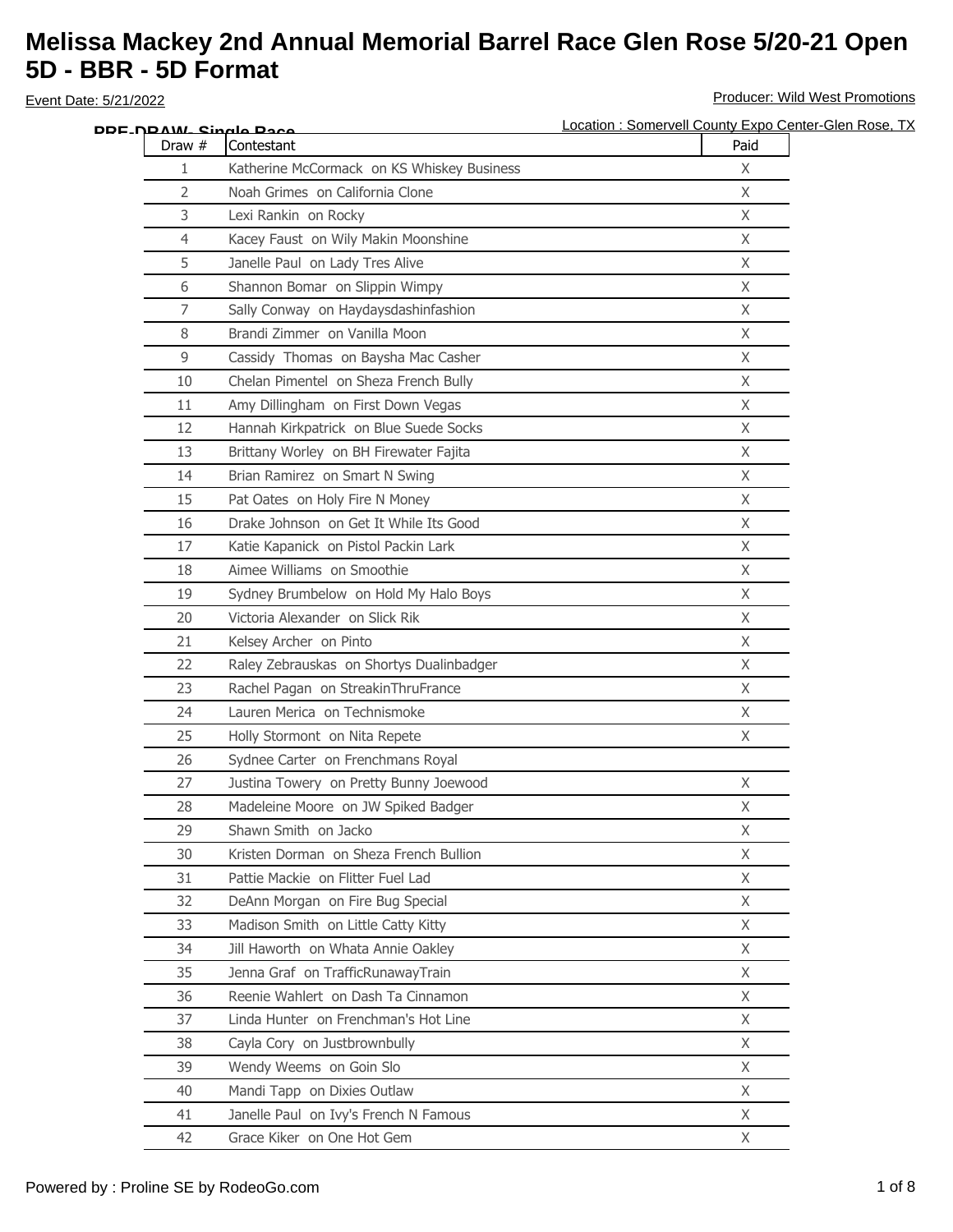| Location : Somervell County Expo Center-Glen Rose, TX |
|-------------------------------------------------------|
|                                                       |
|                                                       |
|                                                       |
|                                                       |
|                                                       |
|                                                       |
|                                                       |
|                                                       |
|                                                       |
|                                                       |
|                                                       |
|                                                       |
|                                                       |
|                                                       |
|                                                       |
|                                                       |
|                                                       |
|                                                       |
|                                                       |
|                                                       |
|                                                       |
|                                                       |
|                                                       |
|                                                       |
|                                                       |
|                                                       |
|                                                       |
|                                                       |
|                                                       |
|                                                       |
|                                                       |
|                                                       |
|                                                       |
|                                                       |
|                                                       |
|                                                       |
|                                                       |
|                                                       |
|                                                       |
|                                                       |
|                                                       |
|                                                       |
|                                                       |
|                                                       |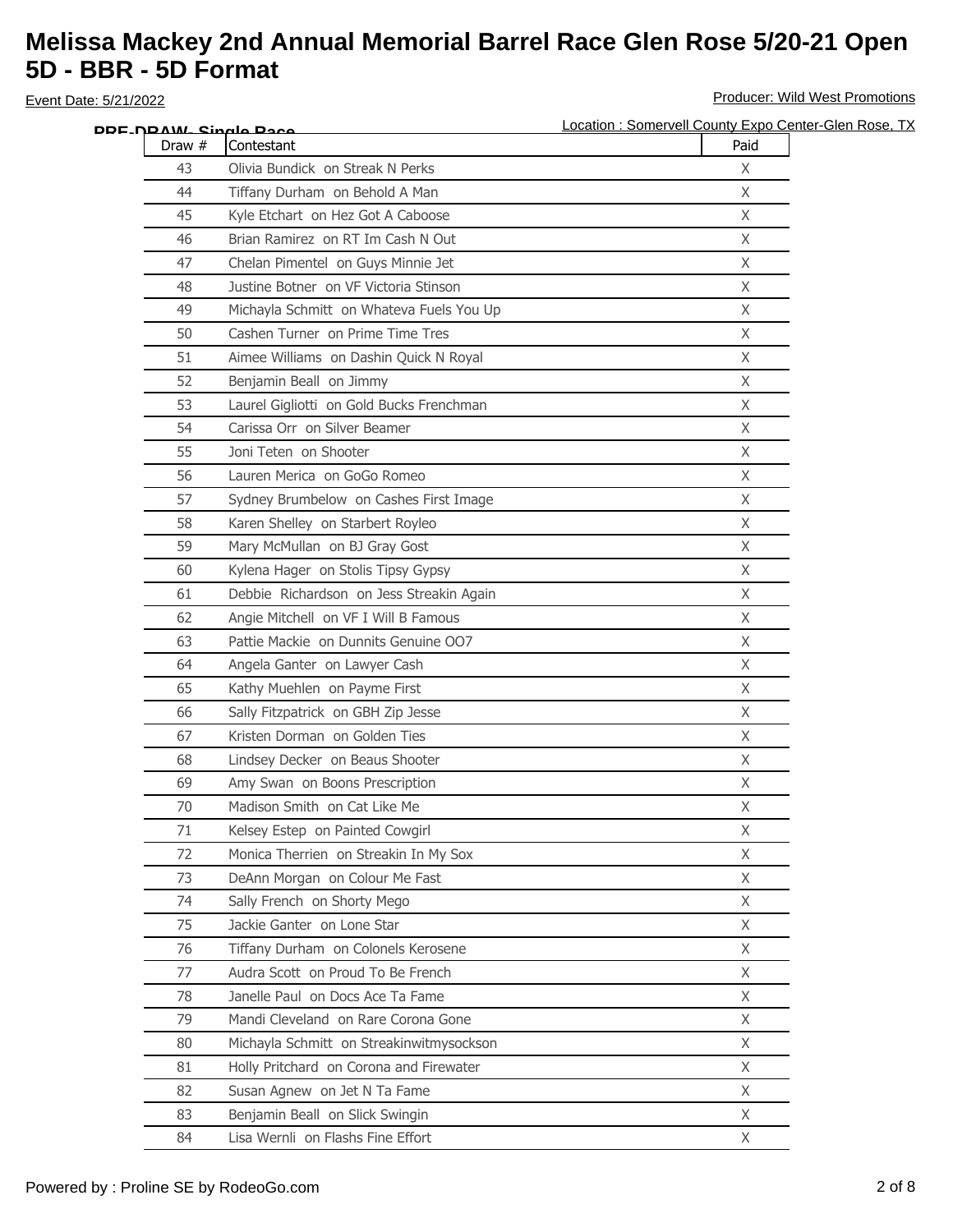|        | DDF_N <u>DAW_Single Pace</u>               | Location: Somervell County Expo Center-Glen Rose, TX |
|--------|--------------------------------------------|------------------------------------------------------|
| Draw # | Contestant                                 | Paid                                                 |
| 85     | Amanda Coates on Beach Please              | X                                                    |
| 86     | Ellyse Burks on HF A Frosted Mug           | X                                                    |
| 87     | Carissa Orr on Toby Sizzles                | X                                                    |
| 88     | Karen Coskrey on TS Dream Drifter          | $\mathsf{X}$                                         |
| 89     | Autumn Woodruff on Frenchmans Factor       | X                                                    |
| 90     | Randi Roberts on Colour Chart              | X                                                    |
| 91     | Mary McMullan on Oliver Clothes Oft        | X                                                    |
| 92     | Lauren Howe on Slicks Slow Ride            | X                                                    |
| 93     | Ruby Steele-Park on Media On Fire          | X                                                    |
| 94     | Wendy Cline-Lehman on Streakin and Shaken  | X                                                    |
| 95     | Karen Shelley on Flying Bar Bailey         | $\mathsf{X}$                                         |
| 96     | JJ Thompson on ICT Blanton Mayday          | X                                                    |
| 97     | Perry McMillan on My Rock of Love          | X                                                    |
| 98     | Sandi Hassell on Jess Dare To Dream        | X                                                    |
| 99     | Ben McDonnell on Southern Moon Dancin      | X                                                    |
| 100    | Christina Trail on Douxda Dash             | X                                                    |
| 101    | Allison Williams on KN Fabulous Boo T      | X                                                    |
| 102    | Tracie Schoenthal on Smashed For Cash      | X                                                    |
| 103    | Emily Holder on Splashin Wonder Jet        | X                                                    |
| 104    | Kym Blanchard on Barst Sirocco Roana       | X                                                    |
| 105    | Karen Finley on Plain Jane Wicked          | X                                                    |
| 106    | Alexis Dieckman on SB Smoke On The Water   | X                                                    |
| 107    | Jana Guthrie on FuriousLadyChaser          | X                                                    |
| 108    | Rhonda Wilson on Mulberry Wine             | X                                                    |
| 109    | Audra Scott on Batman Leads Robin          | X                                                    |
| 110    | Jackie Ganter on Cartels Fame              | X                                                    |
| 111    | Teresa Winnett on Dudes Flashin N Cashin   | X                                                    |
| 112    | Jolene Jones on Mark Me Angels             | X                                                    |
| 113    | Judy McReynolds on Genuine Honey           | X                                                    |
| 114    | Kay Wyatt on TrumpTrainTaFame              | X                                                    |
| 115    | Denny Ralls on SV Southern Comfort         | X                                                    |
| 116    | David Hassell on Ma JB Alive In Shaken     | $\mathsf{X}$                                         |
| 117    | Julie Mahon on CDs Hickory Lights          | X                                                    |
| 118    | Grace Ornelas on Romeo                     | $\chi$                                               |
| 119    | Lisa Wernli on Babe On The Run             | $\chi$                                               |
| 120    | Benjamin Beall on Chickadashforhayes       | X                                                    |
| 121    | Carissa Orr on FM Rizzo                    | X                                                    |
| 122    | Susan Agnew on Casino Cash                 | X                                                    |
| 123    | Meredith Davis on This Flings A Bully      | $\mathsf{X}$                                         |
| 124    | Kathleen Pendleton on TQH Macs Mecom Boots | X                                                    |
| 125    | Shantell Hayes on Smooth Dot Com           | $\mathsf{X}$                                         |
| 126    | Tammi Neely on Flits Alibi                 | X                                                    |
|        |                                            |                                                      |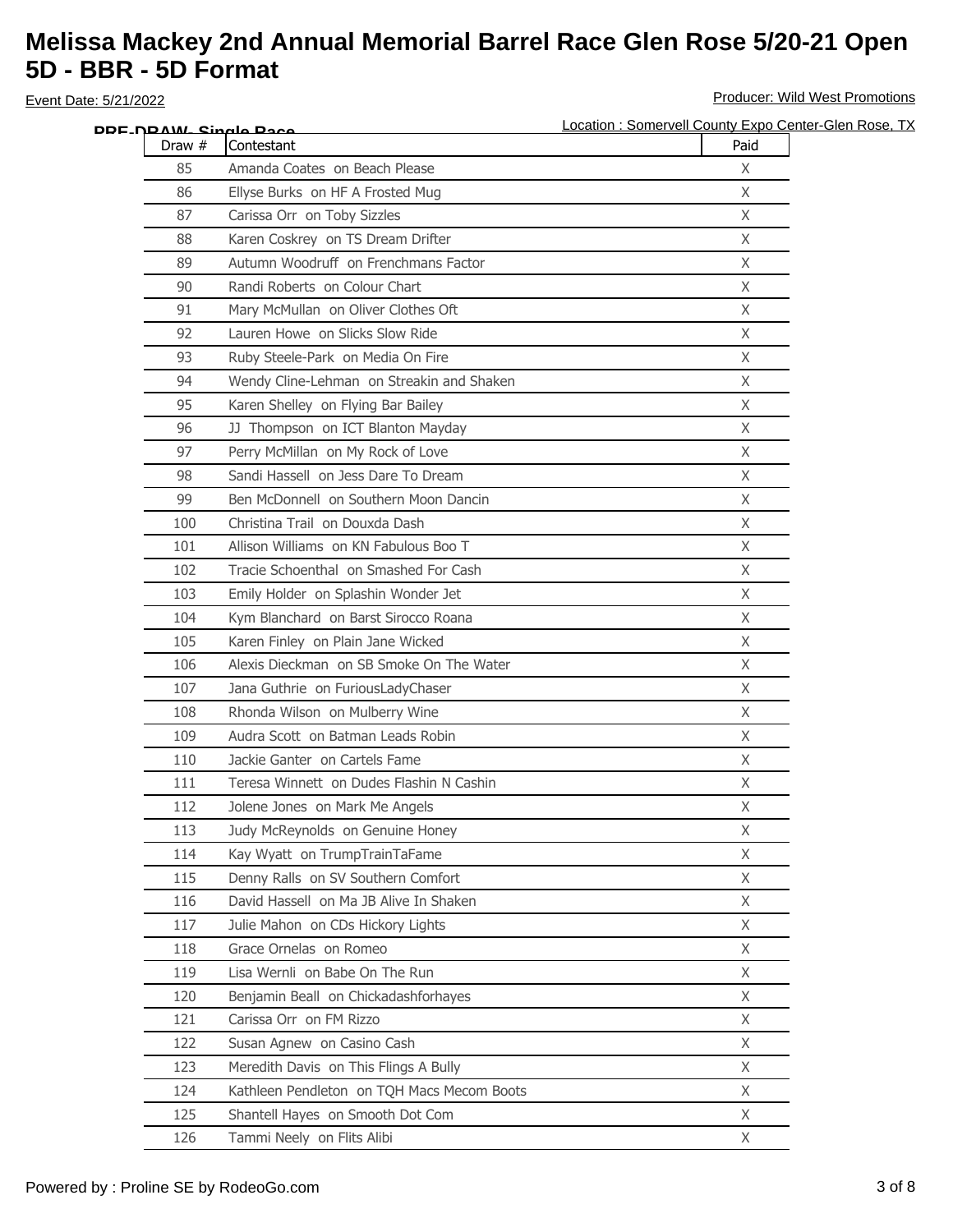| DDE_N <u>DAW_ Singlo Daco</u> |                                                                                          | Location: Somervell County Expo Center-Glen Rose, TX<br>Paid |
|-------------------------------|------------------------------------------------------------------------------------------|--------------------------------------------------------------|
| Draw #<br>127                 | Contestant<br>Christy Burleson on Peps Smokin For Cash                                   | X                                                            |
| 128                           | Presleigh Akers on Short NitaLena                                                        | X                                                            |
| 129                           | Lauren Howe on Mac                                                                       | X                                                            |
| 130                           | Jody Pulcheon on Dunny                                                                   | X                                                            |
|                               |                                                                                          | X                                                            |
| 131<br>132                    | Wendy Cline-Lehman on TF Frenchman's Burner                                              | X                                                            |
|                               | Becky Dillard on Wow Shes Hot                                                            |                                                              |
| 133                           | Lleah Roquemore on Here's The Plan Grace "Willy"<br>Ben McDonnell on One Out Of The Kash | X                                                            |
| 134                           |                                                                                          | X                                                            |
| 135                           | JayJay McMahan on French Bold Dash                                                       | X                                                            |
| 136                           | Ashley Harvey on FC Strait Cajun                                                         | X                                                            |
| 137                           | Jennifer Cook on Who Stoli My Vodka                                                      | X                                                            |
| 138                           | Tammy Hickey on I'm Furious 123                                                          | X                                                            |
| 139                           | Josianne St-Cyr on Designed Starlight                                                    | X                                                            |
| 140                           | Connie Tobiason on Flits Flaming Fire                                                    | X                                                            |
| 141                           | Emily Holder on Jazzy                                                                    | X                                                            |
| 142                           | Randi Key on Hot Sticks of Iron                                                          | X                                                            |
| 143                           | Bobbie Kuhn on BKSTREAKNTHRUTRAFFIC                                                      | X                                                            |
| 144                           | Carlos Renato on Plea Barrgain                                                           | X                                                            |
| 145                           | Donna Murphy on Harlan Luvs Memories                                                     | X                                                            |
| 146                           | Kristie Peterson on Look Judge (BIlly)                                                   | X                                                            |
| 147                           | Karen Finley on Cajun Prince                                                             | X                                                            |
| 148                           | Lora Alexander on Famous Sassy Firebug                                                   | X                                                            |
| 149                           | Becky Buckmeyer on A Jacked Up Perk                                                      | X                                                            |
| 150                           | Jolene Jones on Streakin Louie                                                           | X                                                            |
| 151                           | Renee Douglas on Tickit Ta Fame                                                          | X                                                            |
| 152                           | Katalina Rook on Jagger                                                                  | X                                                            |
| 153                           | Brooke Hickey on SR Epic Wildcatter                                                      | X                                                            |
| 154                           | Meredith Davis on Blushing Fame                                                          | $\mathsf{X}$                                                 |
| 155                           | Nadine Powell on Cinnamon                                                                | X                                                            |
| 156                           | Olivia Morehouse on RR Dirty but Fancy                                                   | X                                                            |
| 157                           | Jennifer Abbott on Wendell Jackson                                                       | X                                                            |
| 158                           | Shawna Birkes on Mr Mikey                                                                | X                                                            |
| 159                           | Addison Ahlmeyer on Guys Bikini Bandit                                                   | X                                                            |
| 160                           | Jennifer Escobar on OSchmidt "Smitty"                                                    | X                                                            |
| 161                           | Terri Vester on Heavens Not Stoppin                                                      | $\mathsf{X}$                                                 |
| 162                           | Wendy Cline-Lehman on Caraways Insexyslane                                               | $\chi$                                                       |
| 163                           | Lori Zabel on Unfaded Fame                                                               | X                                                            |
| 164                           | Sydney Frey on JDS Warrior                                                               | X                                                            |
| 165                           | Becky Dillard on Shesa Hot Loop                                                          | X                                                            |
| 166                           | Stanley Birkes on Kooter                                                                 | X                                                            |
| 167                           | Mindy Holloway on Kicker                                                                 | $\mathsf X$                                                  |
| 168                           | Ashley Harvey on Perks of Being Famous                                                   | X                                                            |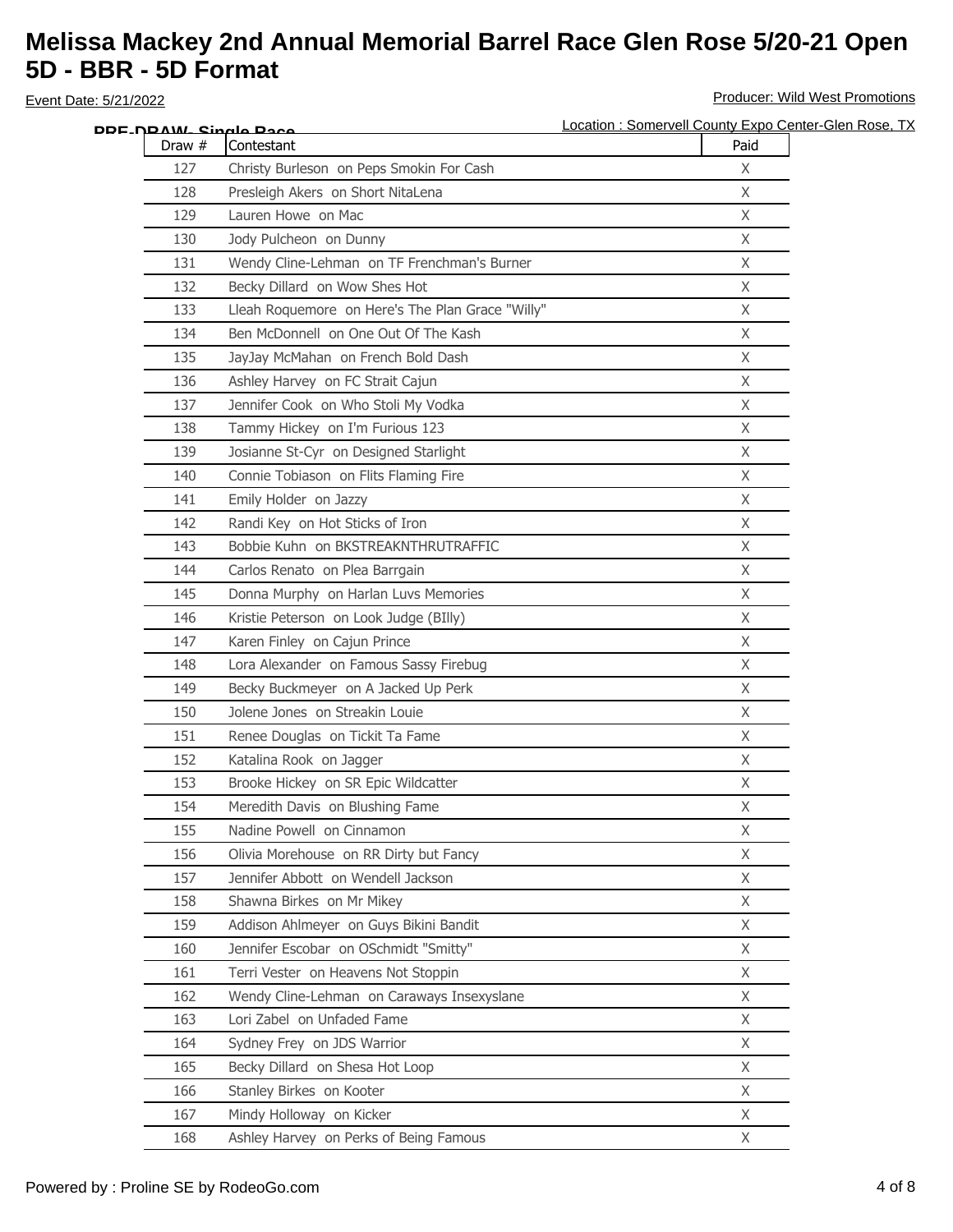| DRE <sub>-</sub> NRAW- Single Race |                                          | Location : Somervell County Expo Center-Glen Rose, TX |
|------------------------------------|------------------------------------------|-------------------------------------------------------|
| Draw $#$                           | Contestant                               | Paid                                                  |
| 169                                | Jennifer Cook on Pistolletta N Jewelz    | X                                                     |
| 170                                | Danielle Prather on RP Famouslylatetabed | $\mathsf X$                                           |
| 171                                | Jett Petkovich on Lady Jazarell          | $\mathsf X$                                           |
| 172                                | JayJay McMahan on A Cats Playmate        | X                                                     |
| 173                                | Scamper Cole on Famous Epic Hayday       | X                                                     |
| 174                                | Michael Golston on Rebel                 | $\mathsf{X}$                                          |
| 175                                | Tara Woodall on Slicks French Sultan     | X                                                     |
| 176                                | Josianne St-Cyr on Panther Dash          | X                                                     |
| 177                                | Cody Lunde on Special Frosted Elli       | $\mathsf{X}$                                          |
| 178                                | Jessi Pulcheon on Nike                   | X                                                     |
| 179                                | Penny Mayo on Really Jess Stones         | X                                                     |
| 180                                | Brandi Scott on Sixes Eyesa              | X                                                     |
| 181                                | Kelly Chapman on Imafamouskid            | X                                                     |
| 182                                | Donna Murphy on CR Zimas Last            | X                                                     |
| 183                                | Lylan Boudreau on Honey Boon Lilly       | X                                                     |
| 184                                | Katalina Rook on KC                      | X                                                     |
| 185                                | Tori Volk on CN Holy Cow                 | $\mathsf{X}$                                          |
| 186                                | Lora Alexander on Jesses Golden Rose     | $\mathsf X$                                           |
| 187                                | Victoria Hazlewood on PeptoDudeSmal      | X                                                     |
| 188                                | Mary Carter on Aspecial Firewater        | X                                                     |
| 189                                | Christy Brower on Special Royal Diamond  | $\mathsf{X}$                                          |
| 190                                | Brooke Hickey on Shez Flyin High Guyz    | X                                                     |
| 191                                | Linda Schroedter on I Saw Charming Lady  | $\mathsf{X}$                                          |
| 192                                | Mary Cole on Shazoomin                   | X                                                     |
| 193                                | Bobbie Kuhn on MeaMakeItAnywhere         | X                                                     |
| 194                                | Lori Zabel on Back The Blue              | X                                                     |
| 195                                | Winnie Archer on TWF Fan The Flame       | X                                                     |
| 196                                | Perry McMillan on Mac                    | X                                                     |
| 197                                | Pam Pepper on Spirits Cookie             | X.                                                    |
| 198                                | Ashley Truman on JSpattySmokintofirst    | X                                                     |
| 199                                | Sadie Weldon on WB Runaway Pumpkin       | X                                                     |
| 200                                | Leann Ritchie on Firewood Frost          | $\mathsf{X}$                                          |
| 201                                | Kathy Thornton on RedMerceds NTraffic    | X                                                     |
| 202                                | Jennifer Cook on Ladysfamousblazinova    | $\chi$                                                |
| 203                                | Jana Riley on JLR Fire On Parade         | X                                                     |
| 204                                | Danielle Prather on French Toast To Dash | X                                                     |
| 205                                | Erin Reich on Miss JB 088                | X                                                     |
| 206                                | Fawn Aldrich on Superflysraretreasure    | X                                                     |
| 207                                | Scamper Cole on None As Epic             | $\mathsf{X}$                                          |
| 208                                | Jake Thornton on Rozy                    | X                                                     |
| 209                                | Leslie Hanson on Dreams Silkie Jet Too   | $\mathsf{X}$                                          |
| 210                                | Cody Lunde on Turnpikers Wagon           | X                                                     |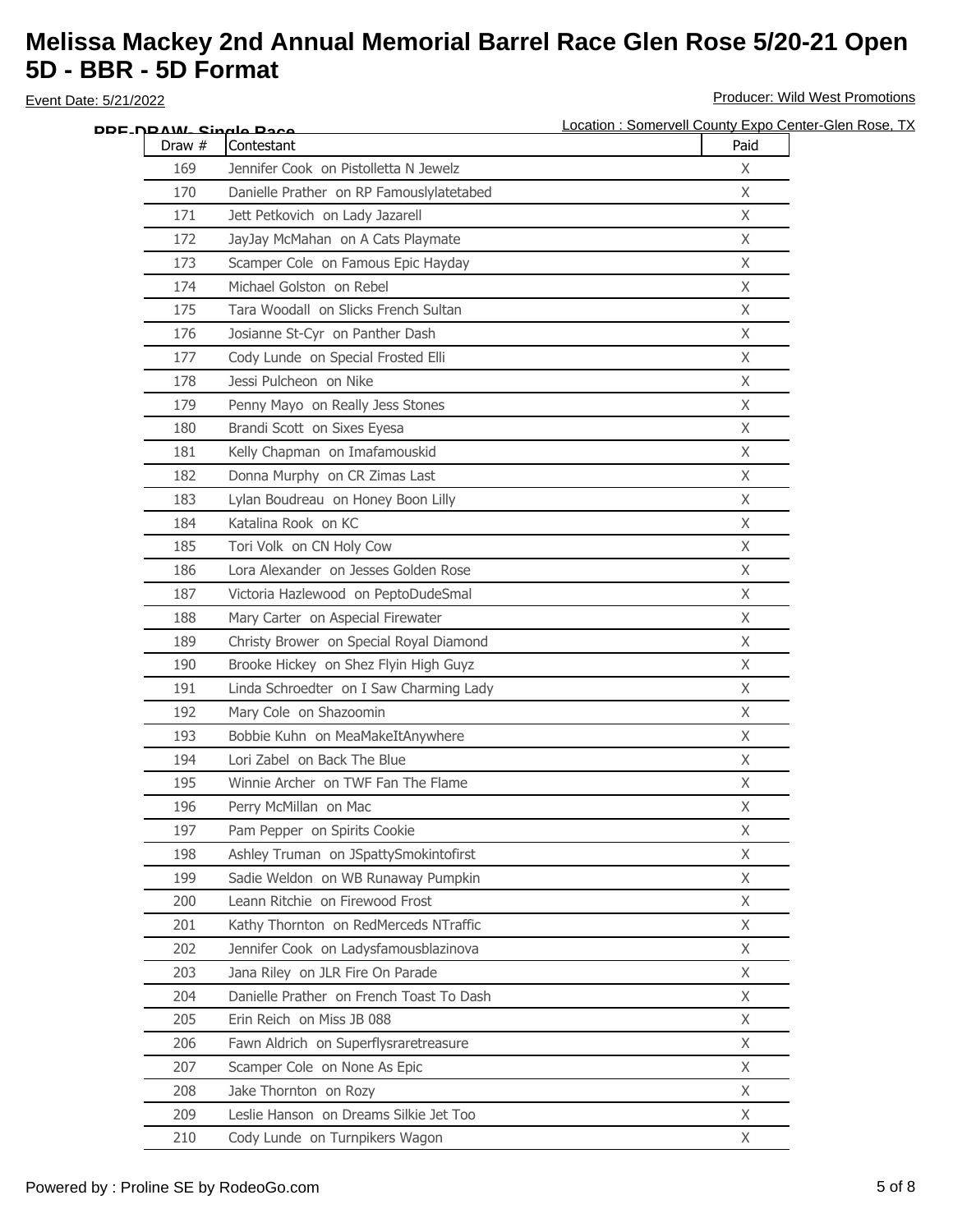| DDF_N <u>DAW_Single Pace</u> |                                            | Location: Somervell County Expo Center-Glen Rose, TX |
|------------------------------|--------------------------------------------|------------------------------------------------------|
| Draw #                       | Contestant                                 | Paid                                                 |
| 211                          | Linda Serinaldi on Full Moons Alive        | X                                                    |
| 212                          | Kathy Vazquez on Streakin Rey Lena         | X                                                    |
| 213                          | Donna Howard on Foxy                       | X                                                    |
| 214                          | Kaylyn Smith on Knailed It                 | $\mathsf{X}$                                         |
| 215                          | Summer Cooper on Loreena On Fire           | Χ                                                    |
| 216                          | Jenni Barnes on All Get Out                | X                                                    |
| 217                          | Kelly Chapman on Jess One Cookie           | X                                                    |
| 218                          | Cheyenne Searcy on I Am Really Lame        | X                                                    |
| 219                          | Joanna Kyser on Smoke                      | X                                                    |
| 220                          | Diann Giffin on A Streak of DIamonds       | X                                                    |
| 221                          | Caylee Carney on Foxy Poco Cuffs           | $\mathsf{X}$                                         |
| 222                          | Nicole Martin on Lana Smokes Ohcay         | X                                                    |
| 223                          | Victoria Hazlewood on DK Famous FloJo      | X                                                    |
| 224                          | Josey Groves on MV Hot Campbell Soup       | X                                                    |
| 225                          | Kay Nerwich on Perks So Easy               | X                                                    |
| 226                          | Billie Jackson on Guys Ebony n Ivory       | X                                                    |
| 227                          | Christy Brower on Miss Regal Memories      | X                                                    |
| 228                          | Ambra Kincaid on Cat N Rambo's Gin         | X                                                    |
| 229                          | Jessica Watkins on Dual Hand Luke          | X                                                    |
| 230                          | Tillar King on Casino Perks                | X                                                    |
| 231                          | Lori Zabel on VF Naturally Famous          | X                                                    |
| 232                          | Jade Crago on Jess Flying Bayou            | X                                                    |
| 233                          | Dawn Link on Domintnator                   | X                                                    |
| 234                          | Gabbie Grothe on Sold Out                  | X                                                    |
| 235                          | Tillar King on MV Gonna Be Famous          | X                                                    |
| 236                          | Summer Cooper on Naughty Bye Nature        | X                                                    |
| 237                          | Brandee Hawkins on This Pressure Got Perks | X                                                    |
| 238                          | Amye Craig on Scootin Ta Fame 3P           | X                                                    |
| 239                          | Trinity Glowski on Colt                    | X                                                    |
| 240                          | Breanna Walker on RR Jet Fueled            | X                                                    |
| 241                          | Erin Reich on Run Leo Run                  | X                                                    |
| 242                          | Fawn Aldrich on Stripping Royalty          | $\mathsf{X}$                                         |
| 243                          | D'Lynn Hadley on Money On The Gray         | X                                                    |
| 244                          | Tyler Wornat on Festos                     | X                                                    |
| 245                          | Ben Rubel on Ariel                         | X                                                    |
| 246                          | Brianne Glick on Jess A French Vixen       | X                                                    |
| 247                          | Jeryn Robinson on DHR Perks Power Doll     | X                                                    |
| 248                          | Catherine Dudley on Sinaloa Stinson        | X                                                    |
| 249                          | Jetti Lorenz on Moses                      | $\mathsf{X}$                                         |
| 250                          | Jordan Braudrick on Image                  | X                                                    |
| 251                          | Leann Ritchie on Hope Shes Not Tricky      | $\mathsf{X}$                                         |
| 252                          | Bailey Coates on Royal Oak Special         | X                                                    |
|                              |                                            |                                                      |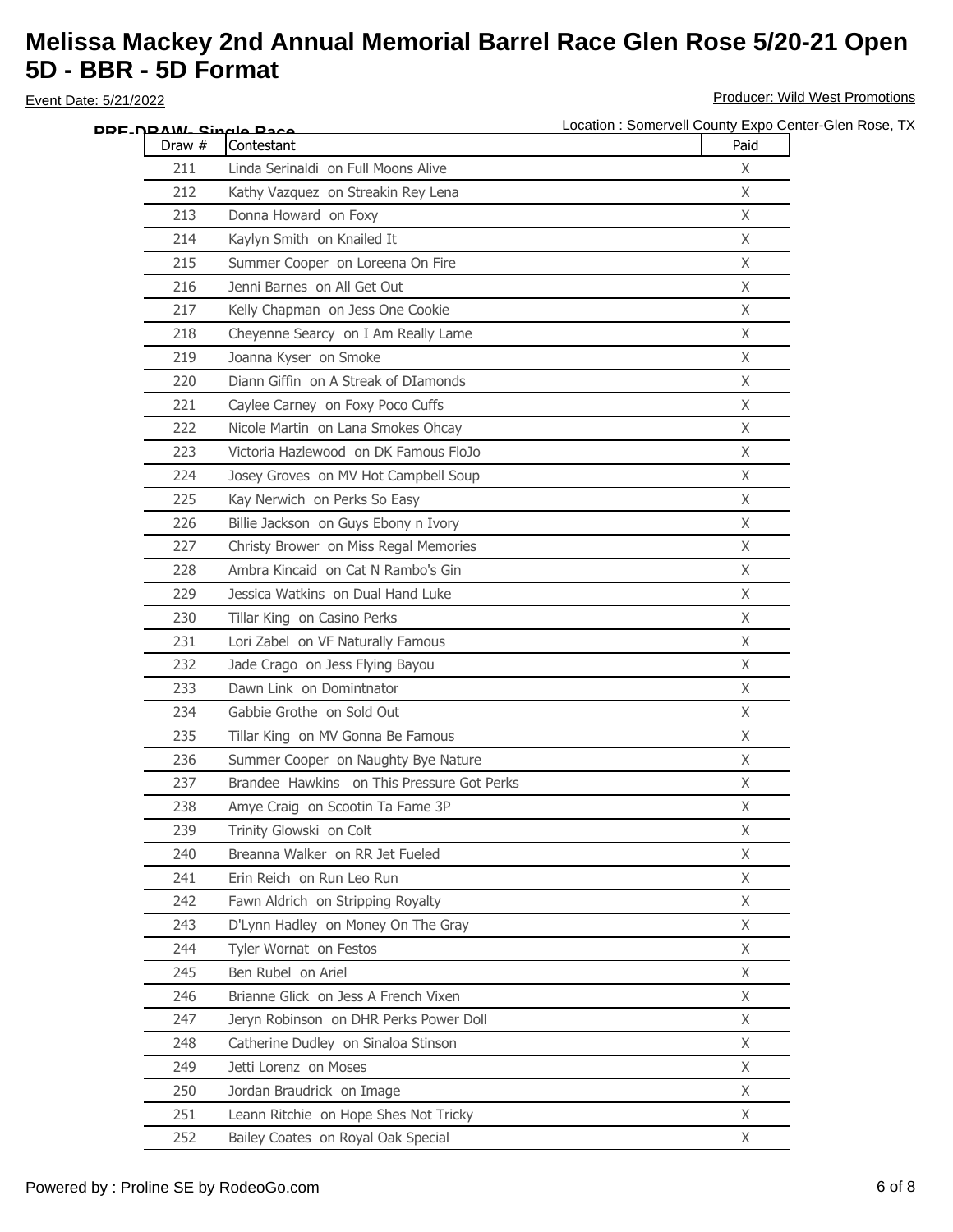|          | DDF_N <u>DAW. Single Pace</u>                | Location: Somervell County Expo Center-Glen Rose, TX |
|----------|----------------------------------------------|------------------------------------------------------|
| Draw $#$ | Contestant                                   | Paid                                                 |
| 253      | Cheyenne Searcy on CS Lips Of An Angel       | $\mathsf{X}$                                         |
| 254      | Kaley Perry on TMS Star Sey Nowata           | X                                                    |
| 255      | Josey Groves on MV Imalotaeagle              | X                                                    |
| 256      | Doretta Lane on Shes Loaded Too Cute         | X                                                    |
| 257      | Tawni Stoneburner on Dual Action Pine        | X                                                    |
| 258      | Lauren Athmann on JL Rocochet                | $\mathsf{X}$                                         |
| 259      | Arlene Karma on Holdin On To A Dinky         | X                                                    |
| 260      | Leigh Anne Robertson on Easy On Da Firewater | $\mathsf{X}$                                         |
| 261      | Phyllis Rutland on Montanta Easy Jets Win    | $\mathsf{X}$                                         |
| 262      | Jade Crago on VB Fire Ta Fame                | X                                                    |
| 263      | Billie Jackson on VF The Blonde Bomber       | X                                                    |
| 264      | Leslie Worthey on JN My Heaven               | X                                                    |
| 265      | Grace Karolczuk on SF Roosters Catehead      | $\mathsf{X}$                                         |
| 266      | Rachel Walker on First French Diamond        | X                                                    |
| 267      | Lori Zabel on BA Daddy Wuza Rocker           | X                                                    |
| 268      | Tillar King on MV A Dash of Courage          | X                                                    |
| 269      |                                              |                                                      |
| 270      | Amye Craig on KNFabulous Stella              | X                                                    |
| 271      | Brandee Hawkins on DH Maxitorgue Cline       | $\mathsf{X}$                                         |
| 272      |                                              |                                                      |
| 273      | Lynn Saunders on Popcorn                     | $\mathsf{X}$                                         |
| 274      | Summer Cooper on Dancin Jet Frost            | $\mathsf{X}$                                         |
| 275      | Cynthia Konda on Wake Up Suzy                | $\mathsf{X}$                                         |
| 276      |                                              |                                                      |
| 277      |                                              |                                                      |
| 278      |                                              |                                                      |
| 279      |                                              |                                                      |
| 280      |                                              |                                                      |
| 281      |                                              |                                                      |
| 282      |                                              |                                                      |
| 283      |                                              |                                                      |
| 284      |                                              |                                                      |
| 285      |                                              |                                                      |
| 286      |                                              |                                                      |
| 287      |                                              |                                                      |
| 288      |                                              |                                                      |
| 289      | Doretta Lane on RH Eyes Firen Onfame         | X                                                    |
| 290      |                                              |                                                      |
| 291      |                                              |                                                      |
| 292      |                                              |                                                      |
| 293      | Arlene Karma on My French Destiny            | X                                                    |
|          |                                              |                                                      |
| 294      | Jade Crago on Fame Is Getting Fancy          | X                                                    |